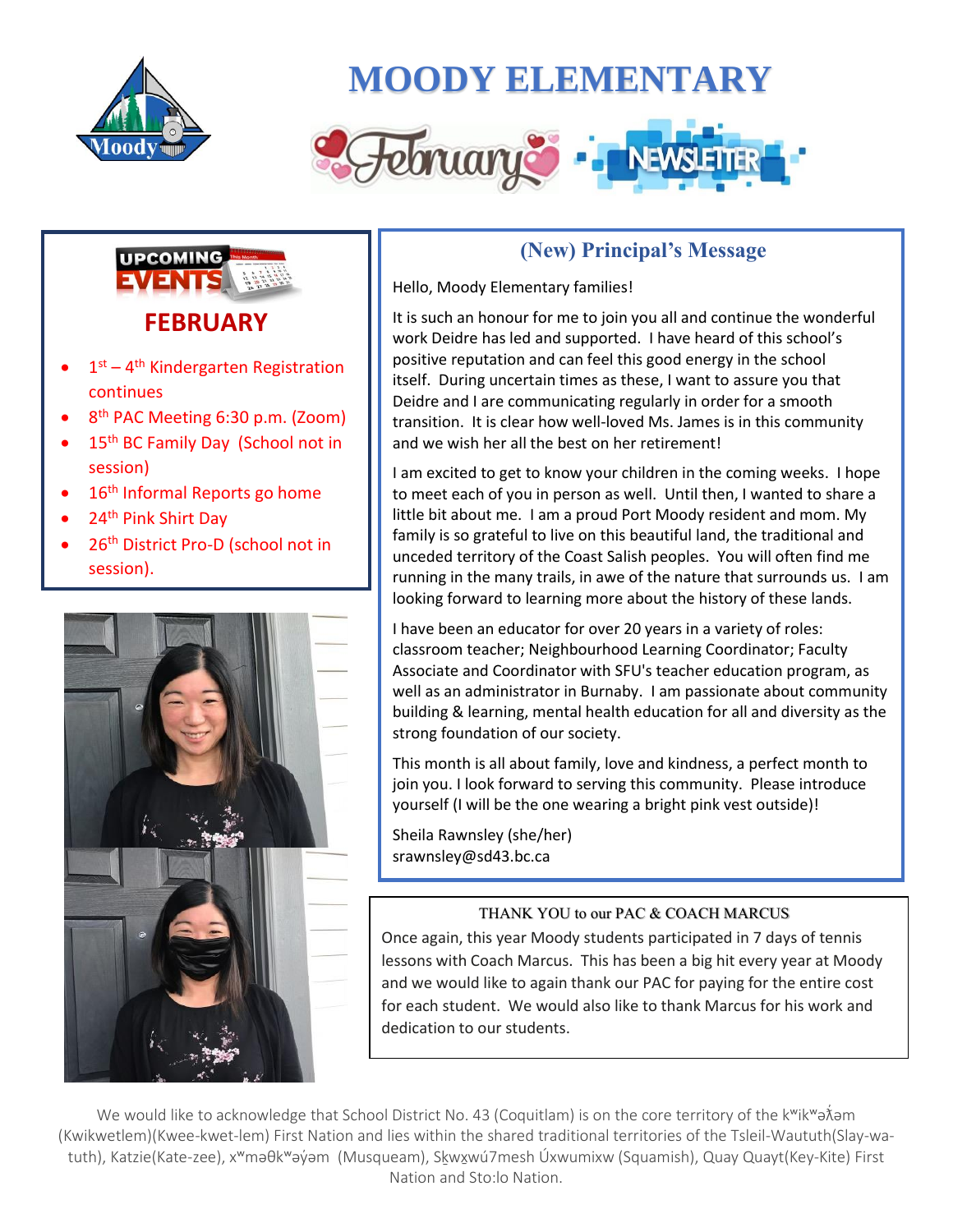# Happy Retirement, Ms. James! We will all miss you!!







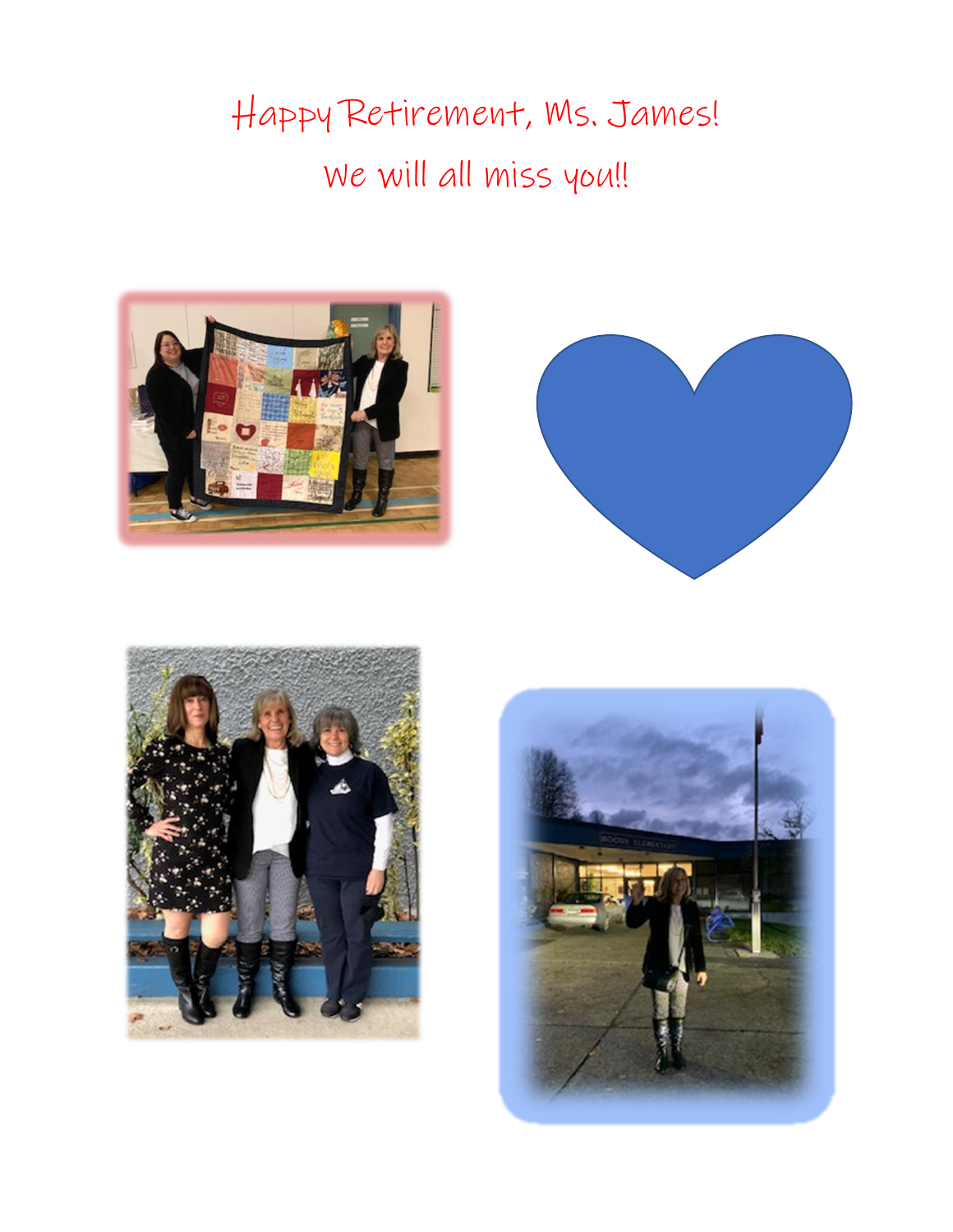

**Please observe ROAD and PEDESTRIAN SAFETY when dropping off and picking up students. We continue to have a few drivers double parking and blocking traffic, contributing to safety concerns for our all of students and families. As well please take extra precaution when crossing the road, including at marked crosswalks.**

**With colder weather coming and shorter daylight at this time of year, it can be difficult for drivers to see pedestrians step out.**



**Thank you for your cooperation in keeping our student safe!!**

## From the Port Moody Public Library



### **Planet Protector Academy: Home Edition**

**Fully funded (FREE)** for kids & families thanks to TD Friends of the Environment Foundation, the weekly interactive live webcasts include:

- Fun interactive sessions with arts and game-based learning activities
- Lessons in science, arts, language, and social studies
- Tips and tools to help your kids navigate COVID-19

Programs on climate, waste, and water - [Full details and sign-up info!](https://go.dreamriderproductions.com/t/5731/c/85979b2f-7a33-491c-8bf0-258d9d7630cb/NB2HI4DTHIXS64DMMFXGK5DQOJXXIZLDORXXEYLDMFSGK3LZFZRW63JPMZXXEL3QMFZGK3TUOMWWQZJPH5ZWE4TDHUYU2LLXJ5HE4MSZGBEFSLJRIJPTOVD2K5VDO5ZFGNCCKM2EEUZDI3KZOY2GONTHKBZTIR3WKBXFMZBZKFZDIVDXEUZUIJJTIQ======/planetprotectoracademy-com-for-parents-he)

*Want to know more?* Check out the [one-minute video](https://go.dreamriderproductions.com/t/5731/c/85979b2f-7a33-491c-8bf0-258d9d7630cb/NB2HI4DTHIXS64DMMFXGK5DQOJXXIZLDORXXEYLDMFSGK3LZFZRW63JPMZXXEL3QMFZGK3TUOMWWQZJPH5ZWE4TDHUYU2LLXJ5HE4MSZGBEFSLJRIJPTOVD2K5VDO5ZFGNCCKM2EEUZDI3KZOY2GONTHKBZTIR3WKBXFMZBZKFZDIVDXEUZUIJJTIQ======/planetprotectoracademy-com-for-parents-he) for a quick overview!